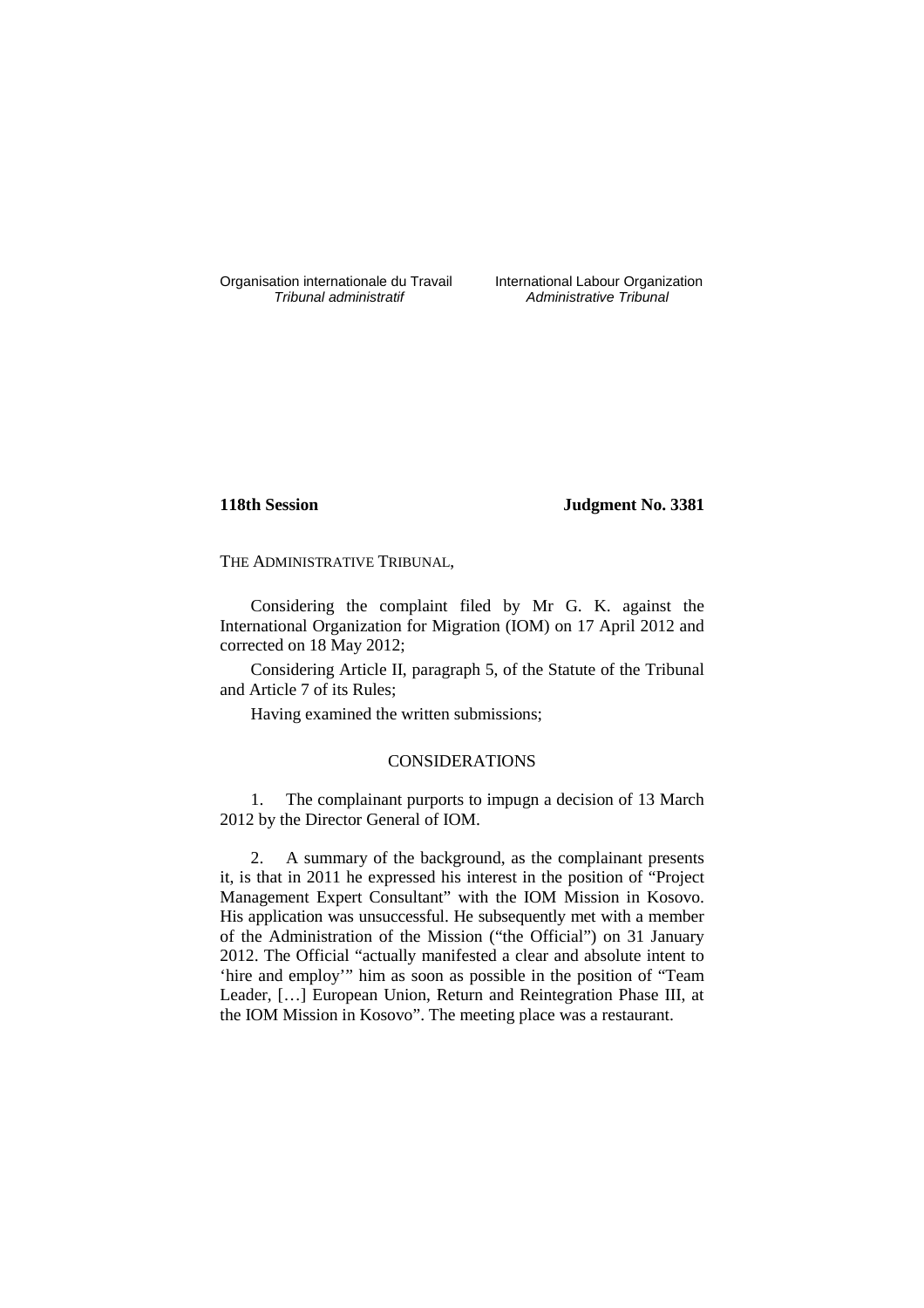*Judgment No. 3381* 

3. The complainant's understanding of the conversation at the meeting was that he had only to reply to an e-mail to be sent by the Official as confirmation that he was available to commence actual work in the post of Team Leader on or around the week of 5 February 2012. The Official sent him an e-mail with application forms for the post attached. The complainant responded confirming his availability. As far as the complainant is concerned, his conversation with the Official, the e-mail that the Official sent him and his response confirming his availability created a "pure 'offer of employment' and a 'binding contract' in its '[s]pirit and [l]etter' […]".

4. The complainant states that he was surprised that when, on 3 February 2012, he met the Chief of Mission in the presence of the Official with whom he thought he had an agreement to commence employment with the Mission, the discussion concerned a third post of "Project Developer". His perception was that this third post was financially disadvantageous for him and a "dishonest offer". However, he was asked to suggest a salary which he wished to receive in that post. He agreed to do so and made a suggestion, by way of an e-mail. He received no response to his e-mail.

5. The focus of his complaint, however, is that IOM agreed to appoint him "as a candidate for a Team Leader position […] and then broke th[at] agreement, without any explanation or a sound rationale".

6. As there was no meeting of minds between the parties concerning an appointment and the complainant did not become a staff member of IOM and, therefore, not an official for the purpose of Article II of the Tribunal's Statute, the complaint is clearly irreceivable. In the foregoing premises, the complaint must be summarily dismissed because it is irreceivable.

## DECISION

For the above reasons, The complaint is summarily dismissed.

 $\overline{2}$